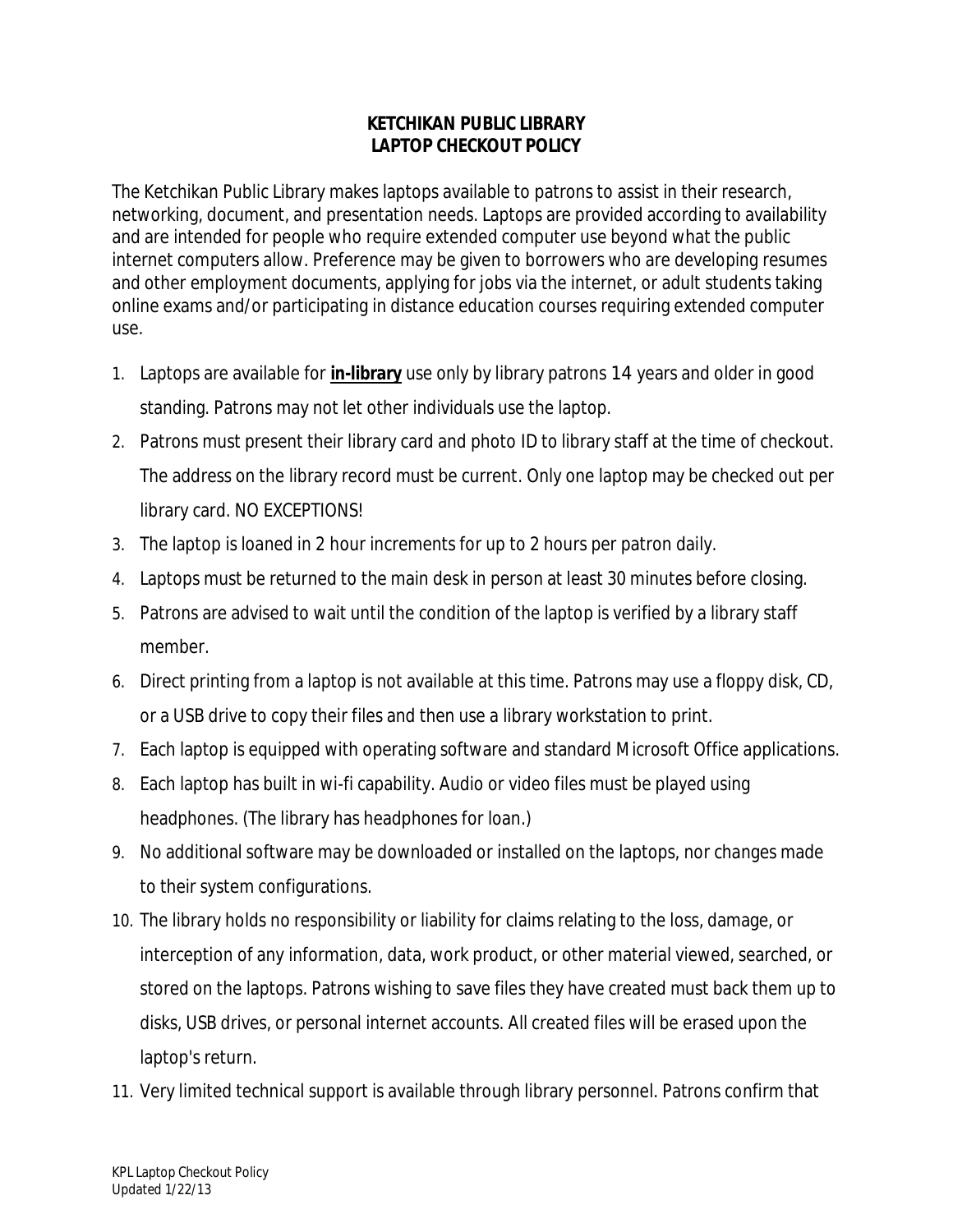they have basic familiarity and comfort with the laptops and the software they will be using.

- 12. Any loss or damage of the laptops must be reported immediately. Patrons must not attempt to troubleshoot problems on the laptops.
- 13. Under no circumstances should a patron leave a laptop unattended. Laptops can be taken to staff to be held if the patron needs to use the restroom. The patron assumes full responsibility for the cost of repair or replacement in the event the laptop is lost, stolen, or damaged.
- 14. When all laptops are checked out, patrons can request in person to be placed on a waiting list. Patrons must be present within 10 minutes when a laptop becomes available or the laptop will be checked out to another patron.
- 15. Patrons must not engage in any illegal activities (e.g. hacking, pirating, downloading illegal materials, etc.) or in any activities inconsistent with the library's Computer Policy. Patrons confirm that they have read and will adhere to these policies.
- 16. Violation of any of the above conditions may result in suspension of laptop borrowing privileges as determined by the Library Director.